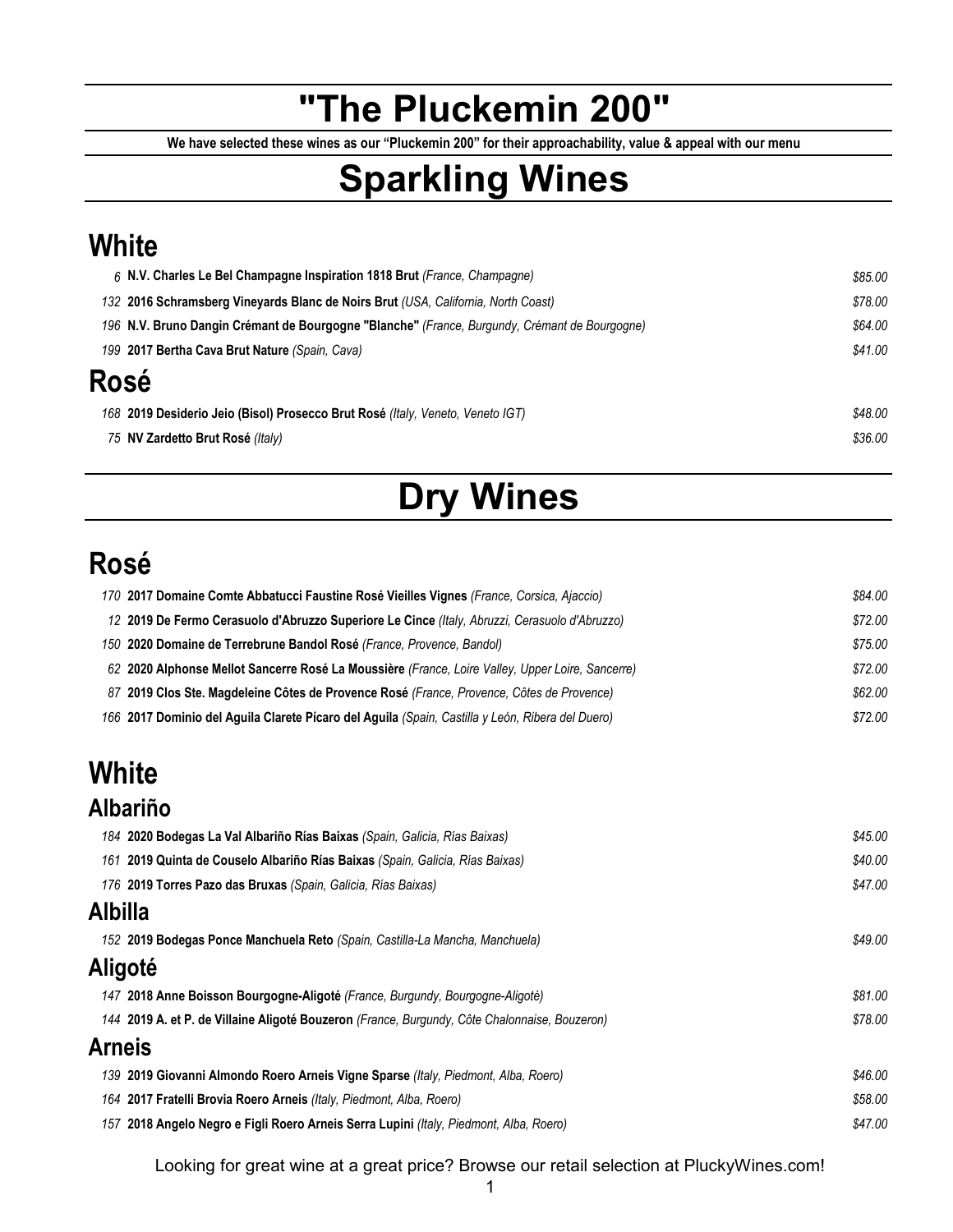| 109 2016 Cantine Olivella Lacryma Christi del Vesuvio LacrimaBianco (Italy, Campania, Lacryma Christi del Vesuvio)<br>\$45.00<br>Chardonnay<br>\$72.00<br>61 2017 Domaine Anderson Chardonnay (USA, California, North Coast, Anderson Valley)<br>\$85.00<br>2009 Brewer-Clifton Chardonnay Mount Carmel (USA, California, Central Coast, Sta. Rita Hills)<br>101<br>\$32.00<br>77 2020 Cousiño-Macul Chardonnay (Chile, Maipo Valley)<br>\$84.00<br>91 2014 Eric Kent Wine Cellars Chardonnay Sangiacomo Green Acres Hill (USA, California, Sonoma County, Sonoma Coast)<br>\$84.00<br>182 2019 Jean-Philippe Fichet Bourgogne Blanc Vieilles Vignes (France, Burgundy, Bourgogne Blanc)<br>\$81.00<br>14 2019 Pierre Girardin Bourgogne Blanc Eclat de Calcaire (France, Burgundy, Bourgogne Blanc)<br>\$68.00<br>2019 Walter Hansel Winery Chardonnay The Meadows Vineyard (USA, California, Sonoma County, Russian River Valley)<br>89<br>\$59.00<br>23 2018 Hanzell Chardonnay Sebella (USA, California, Sonoma County, Sonoma Valley)<br>\$69.00<br>79 2014 Domaine Gabriel & Paul Jouard Chardonnay Bourgogne Blanc (France, Burgundy, Bourgogne Blanc)<br>\$69.00<br>106 2019 Roland Lavantureux Chablis (France, Burgundy, Chablis)<br>\$68.00<br>2018 Benjamin Leroux Bourgogne Blanc (France, Burgundy, Bourgogne Blanc)<br>100<br>\$81.00<br>2018 Lingua Franca Chardonnay AVNI (USA, Oregon, Willamette Valley, Dundee Hills)<br>107<br>20 2019 Lionel Bussy Chablis (France, Burgundy, Chablis)<br>\$59.00<br>\$51.00<br>187 2019 Matchbook Chardonnay The Arsonist (USA, California, Central Valley, Dunnigan Hills)<br>\$56.00<br>10 2020 Matthiasson Chardonnay Linda Vista Vineyard (USA, California, Napa Valley)<br>55 2013 Domaine Overnoy-Crinquand Chardonnay Arbois Pupillin "La Bidode" (France, Jura, Arbois Pupillin)<br>\$57.00<br>183 2016 Penfolds Chardonnay Bin 311 (Australia)<br>\$44.00<br>\$75.00<br>76 2007 Salinia Chardonnay Heintz Ranch (USA, California, Sonoma County, Sonoma Coast)<br>\$68.00<br>2015 Trail Marker Wine Co. Chardonnay Manchester Ridge Vineyard (USA, California, North Coast, Mendocino Ridge)<br>49<br>\$55.00<br>32 2015 Vignai da Duline Chardonnay (Italy, Friuli-Venezia Giulia, Venezia Giulia IGT)<br>\$54.00<br>45 2019 Domaine Vocoret et Fils Chablis (France, Burgundy, Chablis)<br>\$69.00<br>2019 Walter Scott Chardonnay La Combe Verte (USA, Oregon, Willamette Valley)<br>4<br>\$45.00<br>50 2017 Woodlands Chardonnay (Australia, Western Australia, South West Australia, Margaret River)<br><b>Chasselas</b><br>\$62.00<br>27 2017 Albert Boxler Chasselas (France, Alsace)<br>160 2019 Provins Fendant L'Alpage (Switzerland, Valais)<br>\$49.00<br><b>Chenin Blanc</b><br>74 2019 Domaine Huet Vouvray Sec Le Haut-Lieu (France, Loire Valley, Touraine, Vouvray)<br>\$81.00<br>192 2020 Domaine du Margalleau Vouvray Sec (France, Loire Valley, Touraine, Vouvray)<br>\$44.00<br>Fiano |
|-----------------------------------------------------------------------------------------------------------------------------------------------------------------------------------------------------------------------------------------------------------------------------------------------------------------------------------------------------------------------------------------------------------------------------------------------------------------------------------------------------------------------------------------------------------------------------------------------------------------------------------------------------------------------------------------------------------------------------------------------------------------------------------------------------------------------------------------------------------------------------------------------------------------------------------------------------------------------------------------------------------------------------------------------------------------------------------------------------------------------------------------------------------------------------------------------------------------------------------------------------------------------------------------------------------------------------------------------------------------------------------------------------------------------------------------------------------------------------------------------------------------------------------------------------------------------------------------------------------------------------------------------------------------------------------------------------------------------------------------------------------------------------------------------------------------------------------------------------------------------------------------------------------------------------------------------------------------------------------------------------------------------------------------------------------------------------------------------------------------------------------------------------------------------------------------------------------------------------------------------------------------------------------------------------------------------------------------------------------------------------------------------------------------------------------------------------------------------------------------------------------------------------------------------------------------------------------------------------------------------------------------------------------------------------------------------------------------------------------------------------------------------------------------------------------------------------------------------------------------------------------------------------------------------------------------------------------------------------|
|                                                                                                                                                                                                                                                                                                                                                                                                                                                                                                                                                                                                                                                                                                                                                                                                                                                                                                                                                                                                                                                                                                                                                                                                                                                                                                                                                                                                                                                                                                                                                                                                                                                                                                                                                                                                                                                                                                                                                                                                                                                                                                                                                                                                                                                                                                                                                                                                                                                                                                                                                                                                                                                                                                                                                                                                                                                                                                                                                                             |
|                                                                                                                                                                                                                                                                                                                                                                                                                                                                                                                                                                                                                                                                                                                                                                                                                                                                                                                                                                                                                                                                                                                                                                                                                                                                                                                                                                                                                                                                                                                                                                                                                                                                                                                                                                                                                                                                                                                                                                                                                                                                                                                                                                                                                                                                                                                                                                                                                                                                                                                                                                                                                                                                                                                                                                                                                                                                                                                                                                             |
|                                                                                                                                                                                                                                                                                                                                                                                                                                                                                                                                                                                                                                                                                                                                                                                                                                                                                                                                                                                                                                                                                                                                                                                                                                                                                                                                                                                                                                                                                                                                                                                                                                                                                                                                                                                                                                                                                                                                                                                                                                                                                                                                                                                                                                                                                                                                                                                                                                                                                                                                                                                                                                                                                                                                                                                                                                                                                                                                                                             |
|                                                                                                                                                                                                                                                                                                                                                                                                                                                                                                                                                                                                                                                                                                                                                                                                                                                                                                                                                                                                                                                                                                                                                                                                                                                                                                                                                                                                                                                                                                                                                                                                                                                                                                                                                                                                                                                                                                                                                                                                                                                                                                                                                                                                                                                                                                                                                                                                                                                                                                                                                                                                                                                                                                                                                                                                                                                                                                                                                                             |
|                                                                                                                                                                                                                                                                                                                                                                                                                                                                                                                                                                                                                                                                                                                                                                                                                                                                                                                                                                                                                                                                                                                                                                                                                                                                                                                                                                                                                                                                                                                                                                                                                                                                                                                                                                                                                                                                                                                                                                                                                                                                                                                                                                                                                                                                                                                                                                                                                                                                                                                                                                                                                                                                                                                                                                                                                                                                                                                                                                             |
|                                                                                                                                                                                                                                                                                                                                                                                                                                                                                                                                                                                                                                                                                                                                                                                                                                                                                                                                                                                                                                                                                                                                                                                                                                                                                                                                                                                                                                                                                                                                                                                                                                                                                                                                                                                                                                                                                                                                                                                                                                                                                                                                                                                                                                                                                                                                                                                                                                                                                                                                                                                                                                                                                                                                                                                                                                                                                                                                                                             |
|                                                                                                                                                                                                                                                                                                                                                                                                                                                                                                                                                                                                                                                                                                                                                                                                                                                                                                                                                                                                                                                                                                                                                                                                                                                                                                                                                                                                                                                                                                                                                                                                                                                                                                                                                                                                                                                                                                                                                                                                                                                                                                                                                                                                                                                                                                                                                                                                                                                                                                                                                                                                                                                                                                                                                                                                                                                                                                                                                                             |
|                                                                                                                                                                                                                                                                                                                                                                                                                                                                                                                                                                                                                                                                                                                                                                                                                                                                                                                                                                                                                                                                                                                                                                                                                                                                                                                                                                                                                                                                                                                                                                                                                                                                                                                                                                                                                                                                                                                                                                                                                                                                                                                                                                                                                                                                                                                                                                                                                                                                                                                                                                                                                                                                                                                                                                                                                                                                                                                                                                             |
|                                                                                                                                                                                                                                                                                                                                                                                                                                                                                                                                                                                                                                                                                                                                                                                                                                                                                                                                                                                                                                                                                                                                                                                                                                                                                                                                                                                                                                                                                                                                                                                                                                                                                                                                                                                                                                                                                                                                                                                                                                                                                                                                                                                                                                                                                                                                                                                                                                                                                                                                                                                                                                                                                                                                                                                                                                                                                                                                                                             |
|                                                                                                                                                                                                                                                                                                                                                                                                                                                                                                                                                                                                                                                                                                                                                                                                                                                                                                                                                                                                                                                                                                                                                                                                                                                                                                                                                                                                                                                                                                                                                                                                                                                                                                                                                                                                                                                                                                                                                                                                                                                                                                                                                                                                                                                                                                                                                                                                                                                                                                                                                                                                                                                                                                                                                                                                                                                                                                                                                                             |
|                                                                                                                                                                                                                                                                                                                                                                                                                                                                                                                                                                                                                                                                                                                                                                                                                                                                                                                                                                                                                                                                                                                                                                                                                                                                                                                                                                                                                                                                                                                                                                                                                                                                                                                                                                                                                                                                                                                                                                                                                                                                                                                                                                                                                                                                                                                                                                                                                                                                                                                                                                                                                                                                                                                                                                                                                                                                                                                                                                             |
|                                                                                                                                                                                                                                                                                                                                                                                                                                                                                                                                                                                                                                                                                                                                                                                                                                                                                                                                                                                                                                                                                                                                                                                                                                                                                                                                                                                                                                                                                                                                                                                                                                                                                                                                                                                                                                                                                                                                                                                                                                                                                                                                                                                                                                                                                                                                                                                                                                                                                                                                                                                                                                                                                                                                                                                                                                                                                                                                                                             |
|                                                                                                                                                                                                                                                                                                                                                                                                                                                                                                                                                                                                                                                                                                                                                                                                                                                                                                                                                                                                                                                                                                                                                                                                                                                                                                                                                                                                                                                                                                                                                                                                                                                                                                                                                                                                                                                                                                                                                                                                                                                                                                                                                                                                                                                                                                                                                                                                                                                                                                                                                                                                                                                                                                                                                                                                                                                                                                                                                                             |
|                                                                                                                                                                                                                                                                                                                                                                                                                                                                                                                                                                                                                                                                                                                                                                                                                                                                                                                                                                                                                                                                                                                                                                                                                                                                                                                                                                                                                                                                                                                                                                                                                                                                                                                                                                                                                                                                                                                                                                                                                                                                                                                                                                                                                                                                                                                                                                                                                                                                                                                                                                                                                                                                                                                                                                                                                                                                                                                                                                             |
|                                                                                                                                                                                                                                                                                                                                                                                                                                                                                                                                                                                                                                                                                                                                                                                                                                                                                                                                                                                                                                                                                                                                                                                                                                                                                                                                                                                                                                                                                                                                                                                                                                                                                                                                                                                                                                                                                                                                                                                                                                                                                                                                                                                                                                                                                                                                                                                                                                                                                                                                                                                                                                                                                                                                                                                                                                                                                                                                                                             |
|                                                                                                                                                                                                                                                                                                                                                                                                                                                                                                                                                                                                                                                                                                                                                                                                                                                                                                                                                                                                                                                                                                                                                                                                                                                                                                                                                                                                                                                                                                                                                                                                                                                                                                                                                                                                                                                                                                                                                                                                                                                                                                                                                                                                                                                                                                                                                                                                                                                                                                                                                                                                                                                                                                                                                                                                                                                                                                                                                                             |
|                                                                                                                                                                                                                                                                                                                                                                                                                                                                                                                                                                                                                                                                                                                                                                                                                                                                                                                                                                                                                                                                                                                                                                                                                                                                                                                                                                                                                                                                                                                                                                                                                                                                                                                                                                                                                                                                                                                                                                                                                                                                                                                                                                                                                                                                                                                                                                                                                                                                                                                                                                                                                                                                                                                                                                                                                                                                                                                                                                             |
|                                                                                                                                                                                                                                                                                                                                                                                                                                                                                                                                                                                                                                                                                                                                                                                                                                                                                                                                                                                                                                                                                                                                                                                                                                                                                                                                                                                                                                                                                                                                                                                                                                                                                                                                                                                                                                                                                                                                                                                                                                                                                                                                                                                                                                                                                                                                                                                                                                                                                                                                                                                                                                                                                                                                                                                                                                                                                                                                                                             |
|                                                                                                                                                                                                                                                                                                                                                                                                                                                                                                                                                                                                                                                                                                                                                                                                                                                                                                                                                                                                                                                                                                                                                                                                                                                                                                                                                                                                                                                                                                                                                                                                                                                                                                                                                                                                                                                                                                                                                                                                                                                                                                                                                                                                                                                                                                                                                                                                                                                                                                                                                                                                                                                                                                                                                                                                                                                                                                                                                                             |
|                                                                                                                                                                                                                                                                                                                                                                                                                                                                                                                                                                                                                                                                                                                                                                                                                                                                                                                                                                                                                                                                                                                                                                                                                                                                                                                                                                                                                                                                                                                                                                                                                                                                                                                                                                                                                                                                                                                                                                                                                                                                                                                                                                                                                                                                                                                                                                                                                                                                                                                                                                                                                                                                                                                                                                                                                                                                                                                                                                             |
|                                                                                                                                                                                                                                                                                                                                                                                                                                                                                                                                                                                                                                                                                                                                                                                                                                                                                                                                                                                                                                                                                                                                                                                                                                                                                                                                                                                                                                                                                                                                                                                                                                                                                                                                                                                                                                                                                                                                                                                                                                                                                                                                                                                                                                                                                                                                                                                                                                                                                                                                                                                                                                                                                                                                                                                                                                                                                                                                                                             |
|                                                                                                                                                                                                                                                                                                                                                                                                                                                                                                                                                                                                                                                                                                                                                                                                                                                                                                                                                                                                                                                                                                                                                                                                                                                                                                                                                                                                                                                                                                                                                                                                                                                                                                                                                                                                                                                                                                                                                                                                                                                                                                                                                                                                                                                                                                                                                                                                                                                                                                                                                                                                                                                                                                                                                                                                                                                                                                                                                                             |
|                                                                                                                                                                                                                                                                                                                                                                                                                                                                                                                                                                                                                                                                                                                                                                                                                                                                                                                                                                                                                                                                                                                                                                                                                                                                                                                                                                                                                                                                                                                                                                                                                                                                                                                                                                                                                                                                                                                                                                                                                                                                                                                                                                                                                                                                                                                                                                                                                                                                                                                                                                                                                                                                                                                                                                                                                                                                                                                                                                             |
|                                                                                                                                                                                                                                                                                                                                                                                                                                                                                                                                                                                                                                                                                                                                                                                                                                                                                                                                                                                                                                                                                                                                                                                                                                                                                                                                                                                                                                                                                                                                                                                                                                                                                                                                                                                                                                                                                                                                                                                                                                                                                                                                                                                                                                                                                                                                                                                                                                                                                                                                                                                                                                                                                                                                                                                                                                                                                                                                                                             |
|                                                                                                                                                                                                                                                                                                                                                                                                                                                                                                                                                                                                                                                                                                                                                                                                                                                                                                                                                                                                                                                                                                                                                                                                                                                                                                                                                                                                                                                                                                                                                                                                                                                                                                                                                                                                                                                                                                                                                                                                                                                                                                                                                                                                                                                                                                                                                                                                                                                                                                                                                                                                                                                                                                                                                                                                                                                                                                                                                                             |
|                                                                                                                                                                                                                                                                                                                                                                                                                                                                                                                                                                                                                                                                                                                                                                                                                                                                                                                                                                                                                                                                                                                                                                                                                                                                                                                                                                                                                                                                                                                                                                                                                                                                                                                                                                                                                                                                                                                                                                                                                                                                                                                                                                                                                                                                                                                                                                                                                                                                                                                                                                                                                                                                                                                                                                                                                                                                                                                                                                             |
|                                                                                                                                                                                                                                                                                                                                                                                                                                                                                                                                                                                                                                                                                                                                                                                                                                                                                                                                                                                                                                                                                                                                                                                                                                                                                                                                                                                                                                                                                                                                                                                                                                                                                                                                                                                                                                                                                                                                                                                                                                                                                                                                                                                                                                                                                                                                                                                                                                                                                                                                                                                                                                                                                                                                                                                                                                                                                                                                                                             |
|                                                                                                                                                                                                                                                                                                                                                                                                                                                                                                                                                                                                                                                                                                                                                                                                                                                                                                                                                                                                                                                                                                                                                                                                                                                                                                                                                                                                                                                                                                                                                                                                                                                                                                                                                                                                                                                                                                                                                                                                                                                                                                                                                                                                                                                                                                                                                                                                                                                                                                                                                                                                                                                                                                                                                                                                                                                                                                                                                                             |
|                                                                                                                                                                                                                                                                                                                                                                                                                                                                                                                                                                                                                                                                                                                                                                                                                                                                                                                                                                                                                                                                                                                                                                                                                                                                                                                                                                                                                                                                                                                                                                                                                                                                                                                                                                                                                                                                                                                                                                                                                                                                                                                                                                                                                                                                                                                                                                                                                                                                                                                                                                                                                                                                                                                                                                                                                                                                                                                                                                             |
|                                                                                                                                                                                                                                                                                                                                                                                                                                                                                                                                                                                                                                                                                                                                                                                                                                                                                                                                                                                                                                                                                                                                                                                                                                                                                                                                                                                                                                                                                                                                                                                                                                                                                                                                                                                                                                                                                                                                                                                                                                                                                                                                                                                                                                                                                                                                                                                                                                                                                                                                                                                                                                                                                                                                                                                                                                                                                                                                                                             |
|                                                                                                                                                                                                                                                                                                                                                                                                                                                                                                                                                                                                                                                                                                                                                                                                                                                                                                                                                                                                                                                                                                                                                                                                                                                                                                                                                                                                                                                                                                                                                                                                                                                                                                                                                                                                                                                                                                                                                                                                                                                                                                                                                                                                                                                                                                                                                                                                                                                                                                                                                                                                                                                                                                                                                                                                                                                                                                                                                                             |
|                                                                                                                                                                                                                                                                                                                                                                                                                                                                                                                                                                                                                                                                                                                                                                                                                                                                                                                                                                                                                                                                                                                                                                                                                                                                                                                                                                                                                                                                                                                                                                                                                                                                                                                                                                                                                                                                                                                                                                                                                                                                                                                                                                                                                                                                                                                                                                                                                                                                                                                                                                                                                                                                                                                                                                                                                                                                                                                                                                             |
| 8 2018 Colli di Lapio Fiano di Avellino (Italy, Campania, Fiano di Avellino DOCG)<br>\$51.00                                                                                                                                                                                                                                                                                                                                                                                                                                                                                                                                                                                                                                                                                                                                                                                                                                                                                                                                                                                                                                                                                                                                                                                                                                                                                                                                                                                                                                                                                                                                                                                                                                                                                                                                                                                                                                                                                                                                                                                                                                                                                                                                                                                                                                                                                                                                                                                                                                                                                                                                                                                                                                                                                                                                                                                                                                                                                |
| 78 2018 Guido Marsella Fiano di Avellino (Italy, Campania, Fiano di Avellino DOCG)<br>\$59.00                                                                                                                                                                                                                                                                                                                                                                                                                                                                                                                                                                                                                                                                                                                                                                                                                                                                                                                                                                                                                                                                                                                                                                                                                                                                                                                                                                                                                                                                                                                                                                                                                                                                                                                                                                                                                                                                                                                                                                                                                                                                                                                                                                                                                                                                                                                                                                                                                                                                                                                                                                                                                                                                                                                                                                                                                                                                               |
| Garganega                                                                                                                                                                                                                                                                                                                                                                                                                                                                                                                                                                                                                                                                                                                                                                                                                                                                                                                                                                                                                                                                                                                                                                                                                                                                                                                                                                                                                                                                                                                                                                                                                                                                                                                                                                                                                                                                                                                                                                                                                                                                                                                                                                                                                                                                                                                                                                                                                                                                                                                                                                                                                                                                                                                                                                                                                                                                                                                                                                   |
| 33 2019 Tamellini Soave (Italy, Veneto, Soave)<br>\$36.00                                                                                                                                                                                                                                                                                                                                                                                                                                                                                                                                                                                                                                                                                                                                                                                                                                                                                                                                                                                                                                                                                                                                                                                                                                                                                                                                                                                                                                                                                                                                                                                                                                                                                                                                                                                                                                                                                                                                                                                                                                                                                                                                                                                                                                                                                                                                                                                                                                                                                                                                                                                                                                                                                                                                                                                                                                                                                                                   |
| Gewürztraminer                                                                                                                                                                                                                                                                                                                                                                                                                                                                                                                                                                                                                                                                                                                                                                                                                                                                                                                                                                                                                                                                                                                                                                                                                                                                                                                                                                                                                                                                                                                                                                                                                                                                                                                                                                                                                                                                                                                                                                                                                                                                                                                                                                                                                                                                                                                                                                                                                                                                                                                                                                                                                                                                                                                                                                                                                                                                                                                                                              |
| 141 2019 Weinbach Gewurztraminer les Treilles du Loup (France, Alsace)<br>\$75.00                                                                                                                                                                                                                                                                                                                                                                                                                                                                                                                                                                                                                                                                                                                                                                                                                                                                                                                                                                                                                                                                                                                                                                                                                                                                                                                                                                                                                                                                                                                                                                                                                                                                                                                                                                                                                                                                                                                                                                                                                                                                                                                                                                                                                                                                                                                                                                                                                                                                                                                                                                                                                                                                                                                                                                                                                                                                                           |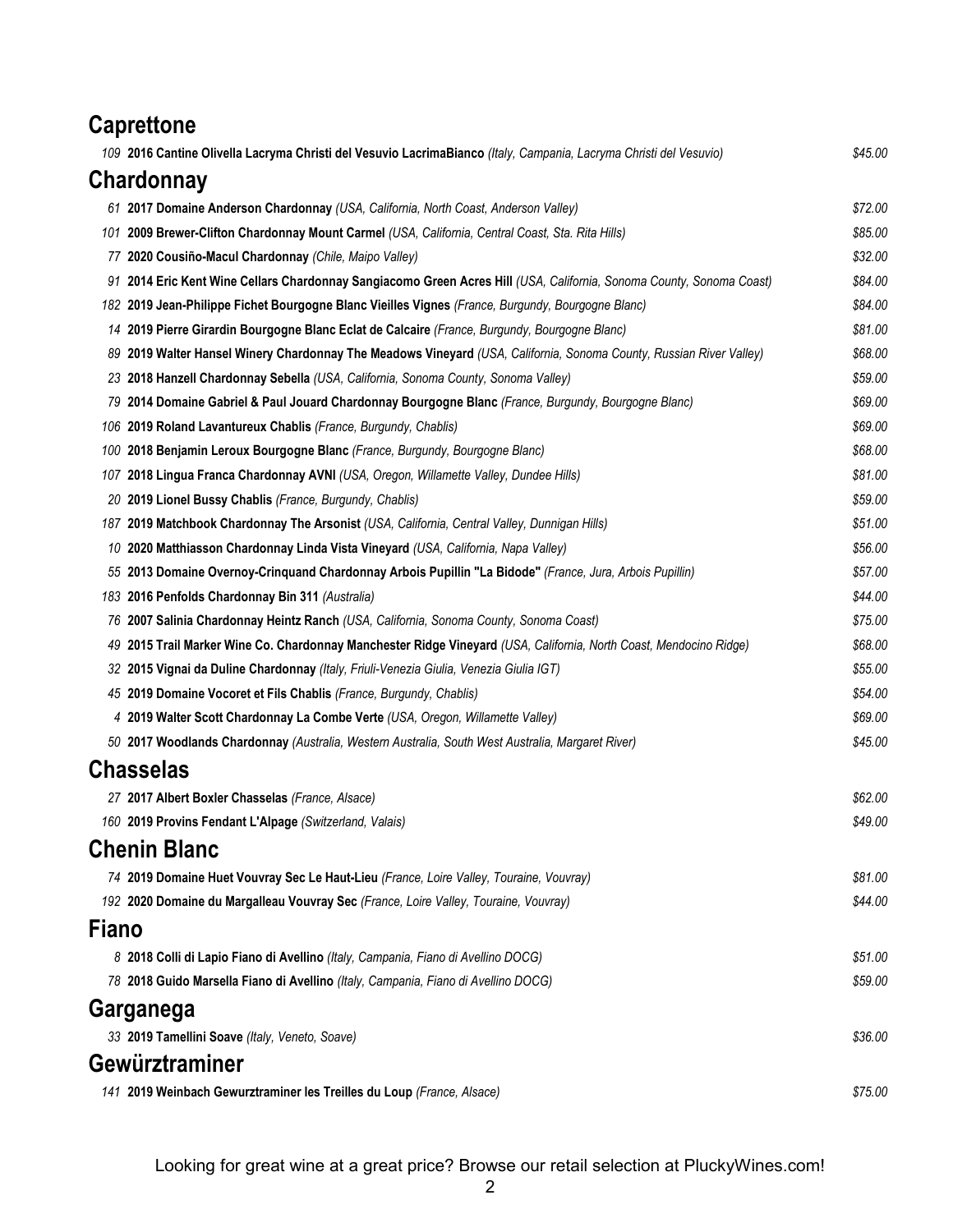| <b>Grenache</b>                                                                                                             |         |
|-----------------------------------------------------------------------------------------------------------------------------|---------|
| 28 2004 L'Oustal Blanc (Isabel et Claude Fonquerle) Naïck White (France, Vin de Table Français)                             | \$50.00 |
| 146 2018 Domaine La Florane Côtes du Rhône Villages Saint-Maurice-sur-Eygues Echevin Guillaume de Rouville (France, Rhône)  | \$61.00 |
| 41 2020 Ridge Grenache Blanc Adelaida Vineyard (USA, California, Central Coast, Paso Robles Adelaida District)              | \$70.00 |
| <b>Grüner Veltliner</b>                                                                                                     |         |
| 98 2019 Weingut Knoll Grüner Veltliner Federspiel (Austria, Niederösterreich, Wachau)                                       | \$69.00 |
| 59 2020 Veyder-Malberg Grüner Veltliner Liebedich (Austria, Niederösterreich, Wachau)                                       | \$78.00 |
| Jacquère                                                                                                                    |         |
| 131 2014 André et Michel Quenard Vin de Savoie Les Abymes (France, Savoie, Vin de Savoie)                                   | \$40.00 |
| <b>Kerner</b>                                                                                                               |         |
| 114 2014 Sidebar Cellars Kerner (USA, California, Central Valley, Lodi Mokelumne River)                                     | \$60.00 |
| <b>Macabeo</b>                                                                                                              |         |
| 88 2018 Bodegas Hermanos Peciña Rioja Señorío de P. Peciña Blanco (Spain, La Rioja, Rioja)                                  | \$45.00 |
| <b>Muscat</b>                                                                                                               |         |
| 162 2013 Domaine d'E Croce (Yves Leccia) Muscat Cuvée YL Blanc C281 (France, Corsica, Île de Beauté)                        | \$62.00 |
|                                                                                                                             |         |
| <b>Palomino Fino</b>                                                                                                        |         |
| 71 NV Equipo Navazos La Bota de Florpower 57 "MMXII" (Spain, Andalucía, Jerez-Xérès-Sherry)                                 | \$72.00 |
| Pignoletto                                                                                                                  |         |
| 64 2008 Di Filippo Grechetto Colli Martani Sassi d'Arenaria (Italy, Umbria, Colli Martani)                                  | \$55.00 |
| <b>Pinot Blanc</b>                                                                                                          |         |
| 181 2019 Elena Walch Pinot Bianco Kristallberg Altenburg (Italy, Trentino-Alto Adige, Alto Adige, Alto Adige - Südtirol)    | \$54.00 |
| 52 2019 Harper Voit Pinot Blanc surlie (USA, Oregon, Willamette Valley)                                                     | \$54.00 |
| 19 2006 Machherndl Pinot Blanc Hochrain (Austria, Niederösterreich, Wachau)                                                 | \$61.00 |
| <b>Pinot Gris</b>                                                                                                           |         |
| 140 2020 Cantina Terlan Pinot Grigio Tradition (Italy, Trentino-Alto Adige, Alto Adige, Alto Adige - Südtirol)              | \$48.00 |
| 93 2020 Elena Walch Pinot Grigio (Italy, Trentino-Alto Adige, Alto Adige, Alto Adige - Südtirol)                            | \$44.00 |
| 99 2018 Cantina Tramin Pinot Grigio Unterebner (Italy, Trentino-Alto Adige, Alto Adige, Alto Adige - Südtirol)              | \$69.00 |
| 186 2019 Venica & Venica Collio Pinot Grigio Jesera (Italy, Friuli-Venezia Giulia, Collio)                                  | \$54.00 |
| <b>Riesling</b>                                                                                                             |         |
| 159 2019 Dönnhoff Norheimer Kirschheck Riesling Spätlese (Germany, Nahe)                                                    | \$81.00 |
| 163 2019 Dönnhoff Riesling trocken (Germany, Nahe)                                                                          | \$49.00 |
| 35 2020 Emrich-Schönleber Monzinger Riesling Kabinett (Germany, Nahe)                                                       | \$72.00 |
| 2019 Joh. Jos. Prüm Graacher Himmelreich Riesling Kabinett (Germany, Mosel Saar Ruwer)<br>191                               | \$75.00 |
| 154 2018 Willi Schaefer Graacher Domprobst Riesling Kabinett #3 (Germany, Mosel Saar Ruwer)                                 | \$81.00 |
| 44 2019 Selbach-Oster Wehlener Sonnenuhr Riesling Spätlese * (Germany, Mosel Saar Ruwer)                                    | \$70.00 |
| <b>Sauvignon Blanc</b>                                                                                                      |         |
| 156 2020 Benguela Cove Sauvignon Blanc Lighthouse Collection Walker bay (South Africa, Cape South Coast, Walker Bay)        | \$41.00 |
| 80 2020 Cantina Terlan Sauvignon Terlano Winkl (Italy, Trentino-Alto Adige, Alto Adige, Terlano)                            | \$65.00 |
| 142 2019 Dominique Roger (Domaine du Carrou)Les Deserts Sancerre (France, Loire Valley, Upper Loire, Sancerre)              | \$84.00 |
| 169 2018 KivelStadt Cellars Sauvignon Blanc The Family Secret Indian Springs Ranch (USA, California, Sonoma County, Sonoma) | \$48.00 |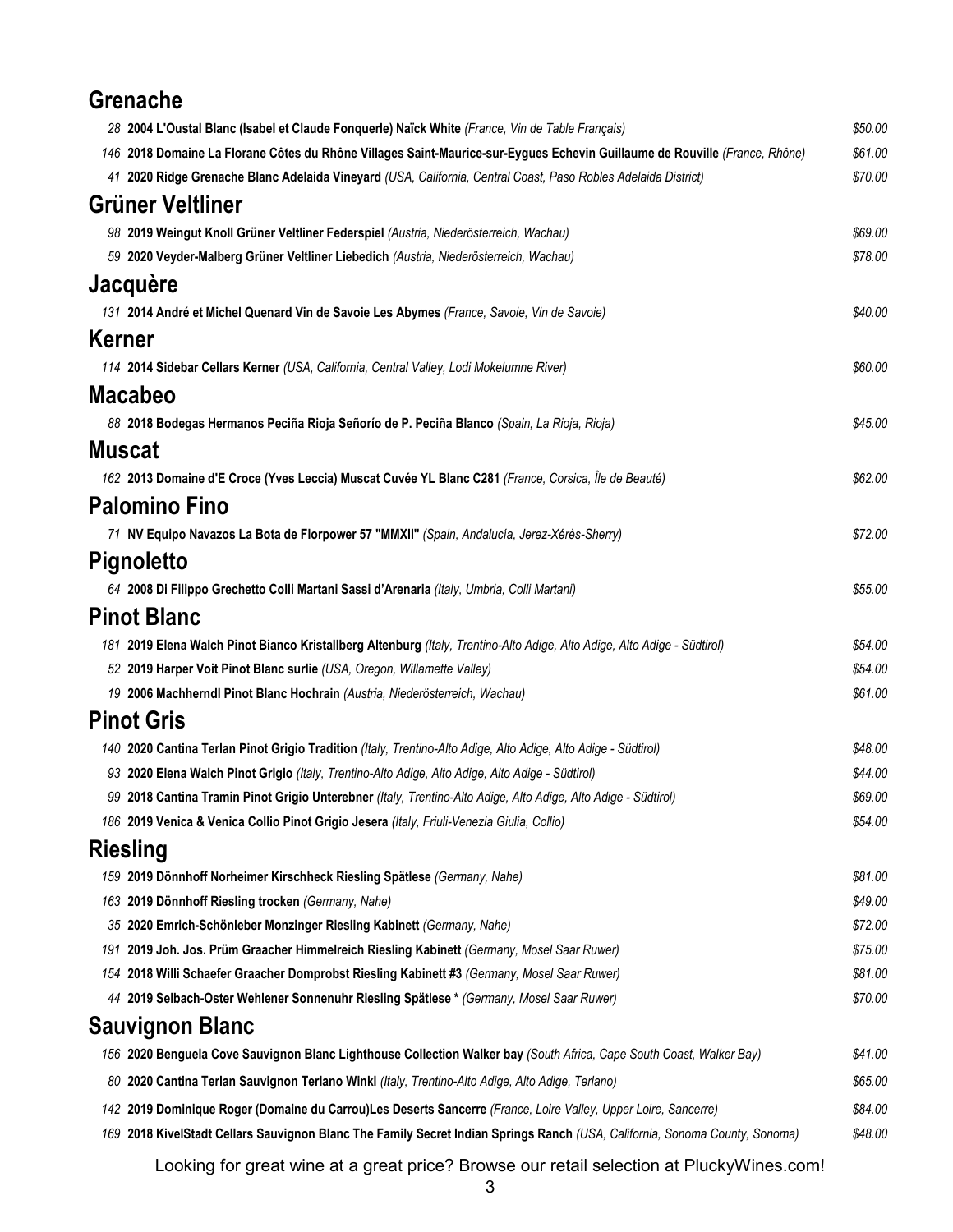|     | 155 2018 Merry Edwards Sauvignon Blanc (USA, California, Sonoma County, Russian River Valley)                         | \$75.00 |
|-----|-----------------------------------------------------------------------------------------------------------------------|---------|
| 171 | 2020 Claude Riffault Sancerre Les Boucauds (France, Loire Valley, Upper Loire, Sancerre)                              | \$72.00 |
|     | 72 2021 Sandy Cove Sauvignon Blanc (New Zealand, South Island, Marlborough)                                           | \$36.00 |
|     | 165 2019 Seresin Sauvignon Blanc (New Zealand, South Island, Marlborough)                                             | \$48.00 |
|     | <b>Sémillon</b>                                                                                                       |         |
|     | 198 2015 Fine Disregard Wine Co Sémillon Milhouse (USA, California, Napa Valley, Oak Knoll District)                  | \$70.00 |
|     | Verdejo                                                                                                               |         |
|     | 137 2020 Torres Rueda Céleste Pago del Cielo (Spain, Castilla y León, Rueda)                                          | \$45.00 |
|     | <b>White Blend</b>                                                                                                    |         |
|     | 17 2013 Domaine d'Aupilhac Coteaux du Languedoc Montpeyroux Les Cocalières (France, Languedoc Roussillon, Languedoc)  | \$70.00 |
|     | 43 2014 Big Table Farm Edelzwicker Wirtz Vineyard (USA, Oregon, Willamette Valley)                                    | \$52.00 |
|     | 115 2019 Casale Marchese Frascati Superiore (Italy, Latium, Frascati Superiore)                                       | \$36.00 |
|     | 38 2018 François Cazin (Le Petit Chambord) Cheverny (France, Loire Valley, Upper Loire, Cheverny)                     | \$46.00 |
|     | 129 2011 Marcel Deiss Blanc (France, Alsace)                                                                          | \$51.00 |
|     | 128 2017 Weingut Ingrid Groiss Gemischter Satz Braitenpuechtorff Weinviertel (Austria, Niederösterreich, Weinviertel) | \$49.00 |
|     | 105 2017 Massican Annia (USA, California, Napa Valley)                                                                | \$69.00 |
| 46  | 2016 Monastero Suore Cistercensi Lazio Coenobium (Italy, Latium, Lazio)                                               | \$55.00 |
|     | 190 2018 Vie di Romans Friuli Isonzo Flors di Uis (Italy, Friuli-Venezia Giulia, Friuli Isonzo)                       | \$69.00 |
| Red |                                                                                                                       |         |

## **Aglianico**

|    | 178 2018 Macarico Aglianico del Vulture Macarico (Italy, Basilicata, Aglianico del Vulture)                                       | \$48.00 |
|----|-----------------------------------------------------------------------------------------------------------------------------------|---------|
|    | <b>Barbera</b>                                                                                                                    |         |
|    | 70 2017 Alessandro e Gian Natale Fantino Barbera d'Alba Superiore Cascina Dardi (Italy, Piedmont, Alba, Barbera d'Alba Superiore) | \$49.00 |
|    | 2 2020 Paolo Scavino Barbera d'Alba (Italy, Piedmont, Alba, Barbera d'Alba)                                                       | \$46.00 |
|    | <b>Cabernet Franc</b>                                                                                                             |         |
|    | 197 2019 Domaine Bernard Baudry Chinon Le Clos Guillot (France, Loire Valley, Touraine, Chinon)                                   | \$75.00 |
|    | 172 2017 Château du Hureau Saumur-Champigny Lisagathe (France, Loire Valley, Anjou-Saumur, Saumur-Champigny)                      | \$81.00 |
| 21 | 2014 Domaine de la Lande Bourgueil Cuvée Les Pins (France, Loire Valley, Touraine, Bourgueil)                                     | \$48.00 |
|    | 16 2016 Olga Raffault Chinon Les Picasses (France, Loire Valley, Touraine, Chinon)                                                | \$67.00 |
|    | <b>Cabernet Sauvignon</b>                                                                                                         |         |
|    | 135 2019 Abram's Bridge Cabernet Sauvignon (USA, California, Napa Valley)                                                         | \$81.00 |
|    | 110 2019 Avalon Cabernet Sauvignon Lodi (USA, California, Central Valley, Lodi)                                                   | \$42.00 |
|    | 57 2019 Carl Roy Cabernet Sauvignon East Side Cuvee Napa Valley (USA, California, Napa Valley)                                    | \$63.00 |
|    | 73 2018 Bodega Catena Zapata Cabernet Sauvignon Agrelo (Argentina, Mendoza, Lujan de Cuyo, Agrelo)                                | \$44.00 |
|    | 127 2019 Dandelion Vineyards Cabernet Sauvignon Pride of the Fleurieu (Australia, South Australia, Fleurieu)                      | \$51.00 |
| 1  | 2018 Fortune 1621 Cabernet Sauvignon (USA, California, Napa Valley)                                                               | \$80.00 |
|    | 5 2016 Marion Cabernet Sauvignon Veneto IGT (Italy, Veneto, Veneto IGT)                                                           | \$84.00 |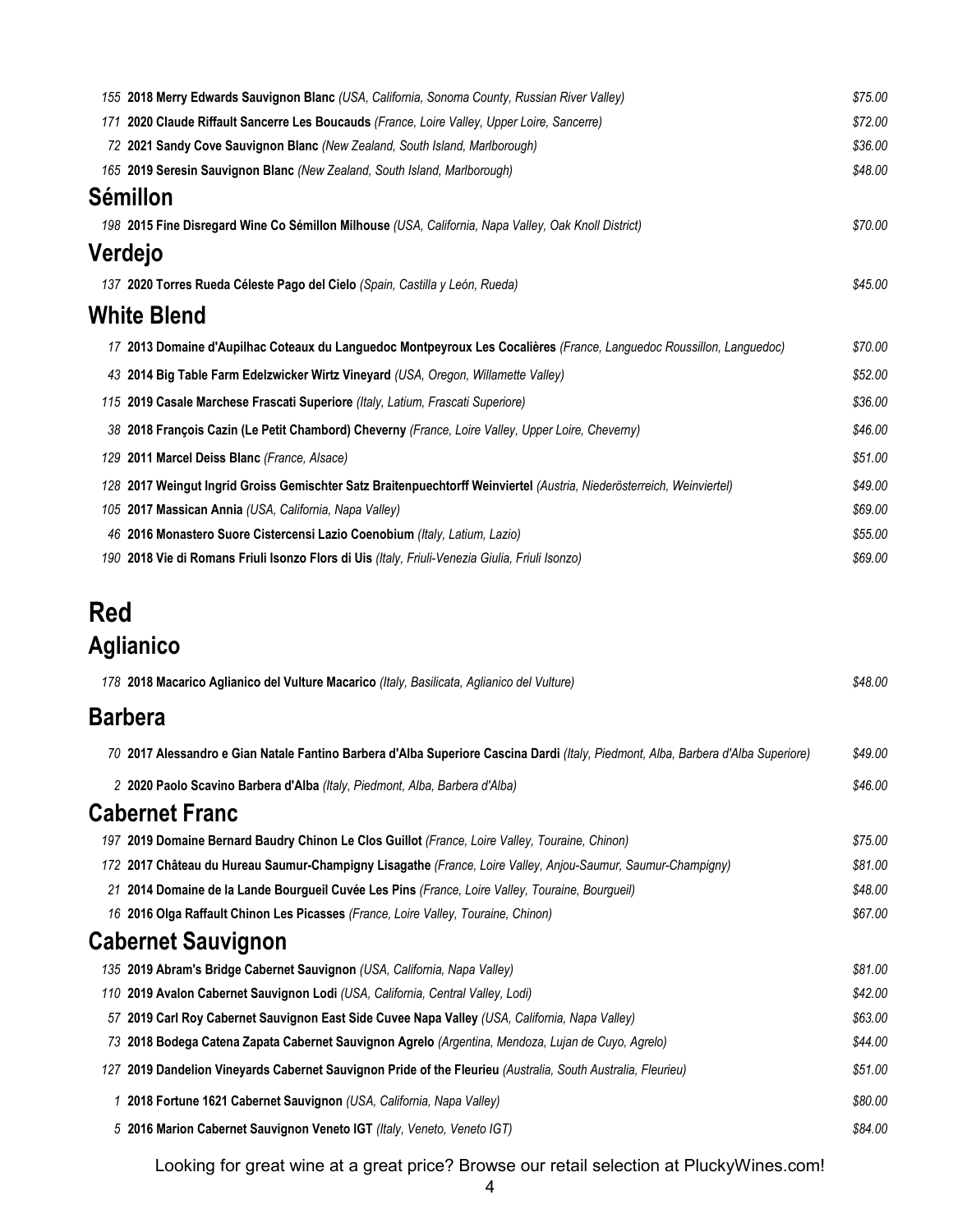| 133 2019 Matthews Cabernet Sauvignon (USA, Washington, Columbia Valley)                                                             | \$75.00 |
|-------------------------------------------------------------------------------------------------------------------------------------|---------|
| 36 2019 Robert Mondavi Winery Cabernet Sauvignon Napa Valley (USA, California, Napa Valley)                                         | \$85.00 |
| 42 2016 Owl Ridge Wines Cabernet Sauvignon Napa Valley (USA, California, Napa Valley)                                               | \$49.00 |
| 3 2020 Railsback Frères Cabernet Sauvignon Roman Ceremony (USA, California, Central Coast, Santa Ynez Valley)                       | \$75.00 |
| 31 NV Roberts + Rogers Cabernet Sauvignon Napa Five (USA, California, Napa Valley)                                                  | \$84.00 |
| 26 2016 Secret Squirrel Cabernet Sauvignon (USA, Washington, Columbia Valley)                                                       | \$55.00 |
| 82 2020 Treana Cabernet Sauvignon (USA, California, Central Coast, Paso Robles)                                                     | \$49.00 |
| 29 2017 Upchurch LTL (USA, Washington, Columbia Valley, Red Mountain)                                                               | \$65.00 |
| Corvina                                                                                                                             |         |
| 113 2017 Farina Ripasso della Valpolicella Classico Superiore Remo Farina (Italy, Veneto, Valpolicella, Ripasso della Valpolicella) | \$48.00 |
| 102 2016 Zenato Ripassa (Italy, Veneto, Valpolicella, Ripasso della Valpolicella Superiore)                                         | \$65.00 |
| Gamay                                                                                                                               |         |
| 90 2019 Antoine Sunier Régnié (France, Burgundy, Beaujolais, Régnié)                                                                | \$61.00 |
| 51 2020 Coudert Fleurie Clos de la Roilette (France, Burgundy, Beaujolais, Fleurie)                                                 | \$52.00 |
| 95 2020 Louis Claude Desvignes Morgon Javernières (France, Burgundy, Beaujolais, Morgon)                                            | \$68.00 |
| 67 2020 Jean-Louis Dutraive (Domaine de la Grand'Cour) Fleurie Clos de la Grand'Cour (France, Burgundy, Beaujolais, Fleurie)        | \$84.00 |
| 136 2020 Marcel Lapierre Morgon (France, Burgundy, Beaujolais, Morgon)                                                              | \$84.00 |
| 92 2020 Charly Thevenet Régnié Grain & Granit (France, Burgundy, Beaujolais, Régnié)                                                | \$78.00 |
| <b>Grenache</b>                                                                                                                     |         |
| 18 2018 Viñedos Bernabeleva Vinos de Madrid Camino de Navaherreros (Spain, Madrid, Vinos de Madrid)                                 | \$45.00 |
| 145 2019 Comando G La Bruja de Rozas (Spain, Madrid, Vinos de Madrid)                                                               | \$69.00 |
| 56 2018 Daniel Gomez Jimenez Landi Méntrida Las Uvas de la Ira Vina de Pueblo (Spain, Castilla-La Mancha, Méntrida)                 | \$75.00 |
| 134 2016 Torres Priorat Salmos (Spain, Catalunya, Priorat)                                                                          | \$78.00 |
| <b>Malbec</b>                                                                                                                       |         |
| 86 2019 Bodega Catena Zapata D.V. Catena Tinto Historico (Argentina, Mendoza, Valle de Uco)                                         | \$48.00 |
| 117 2016 Bodegas Poesia Malbec Clos des Andes (Argentina, Mendoza, Lujan de Cuyo)                                                   | \$45.00 |
| <b>Mourvèdre</b>                                                                                                                    |         |
| 185 2018 Domaine Marie Berenice Bandol (France, Provence, Bandol)                                                                   | \$56.00 |
| <b>Nebbiolo</b>                                                                                                                     |         |
|                                                                                                                                     |         |
| 68 2018 AR.PE.PE. Rosso di Valtellina (Italy, Lombardia, Valtellina, Rosso di Valtellina)                                           | \$65.00 |
| 130 2017 Benevelli Piero Langhe Nebbiolo (Italy, Piedmont, Langhe, Langhe DOC)                                                      | \$51.00 |
| 175 2016 Andrea Oberto Barolo (Italy, Piedmont, Langhe, Barolo)                                                                     | \$75.00 |
| 167 2018 Produttori del Barbaresco Langhe Nebbiolo (Italy, Piedmont, Langhe, Langhe DOC)                                            | \$57.00 |
| 173 2018 Paolo Scavino Langhe Nebbiolo (Italy, Piedmont, Langhe, Langhe DOC)                                                        | \$51.00 |
| <b>Pinot Noir</b>                                                                                                                   |         |
| 58 2018 Domaine Louis Boillot et Fils Bourgogne (France, Burgundy, Bourgogne)                                                       | \$84.00 |
| 48 2020 Bodega Chacra Pinot Noir Sin Azufre (Argentina, Patagonia, Río Negro)                                                       | \$72.00 |
| 39 2019 Chad Pinot Noir Willamette Valley (USA, Oregon, Willamette Valley)                                                          | \$47.00 |
| 194 2019 Hofgut Falkenstein Niedermenniger Herrenberg Rotwein trocken (Germany, Mosel Saar Ruwer)                                   | \$64.00 |
| 148 2019 Pierre Girardin Bourgogne Eclat de Calcaire (France, Burgundy, Bourgogne)                                                  | \$75.00 |
| 69 2011 Gros Ventre Pinot Noir Campbell Ranch Vineyard (USA, California, Sonoma County, Sonoma Coast)                               | \$85.00 |
|                                                                                                                                     |         |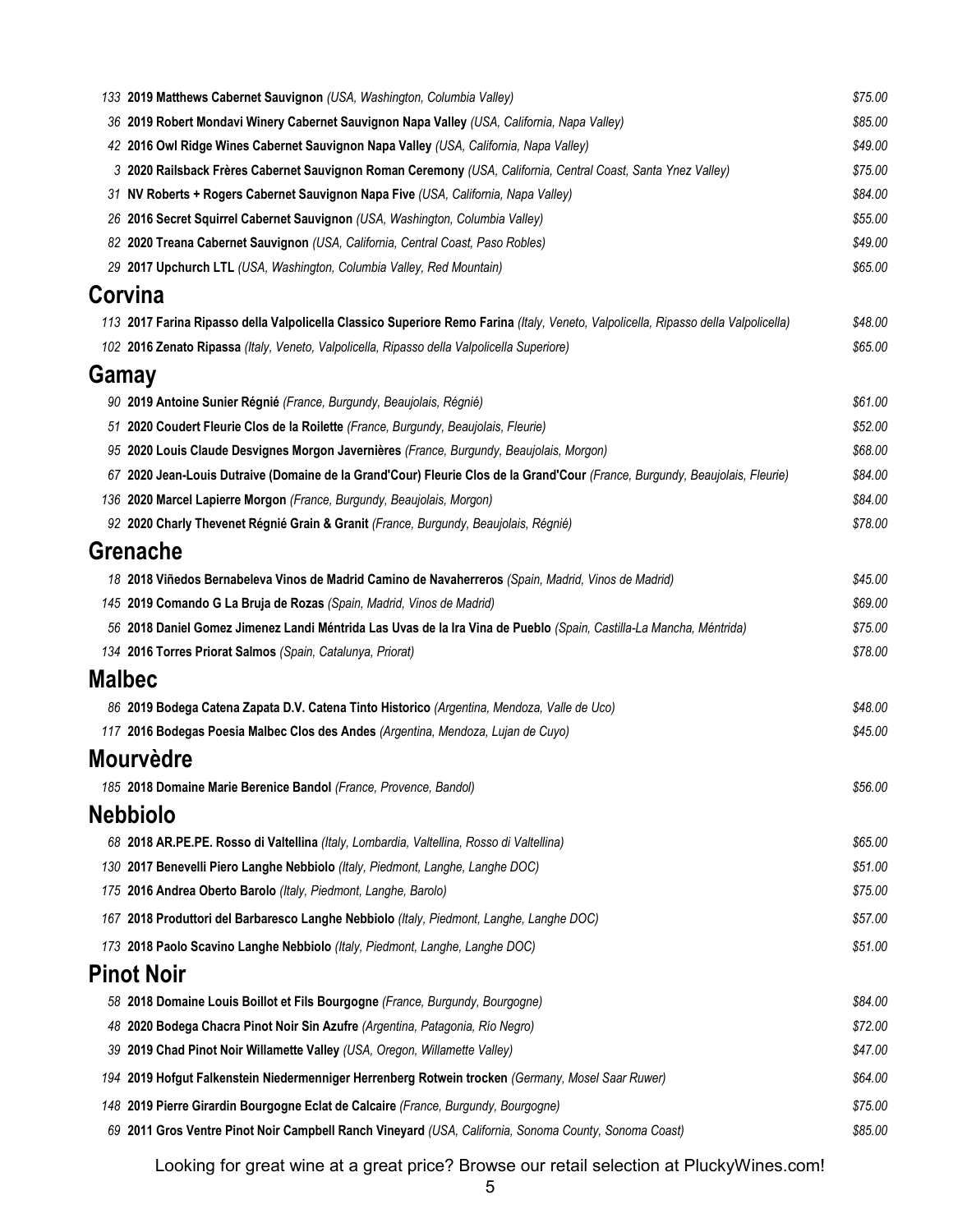| 63 2019 Heirloom Vineyards Pinot Noir The Velvet Fog Adelaide Hills (Australia, South Australia, Mount Lofty Ranges, Adelaide Hills)                                                    | \$46.00            |
|-----------------------------------------------------------------------------------------------------------------------------------------------------------------------------------------|--------------------|
| 124 2018 Benjamin Leroux Bourgogne (France, Burgundy, Bourgogne)                                                                                                                        | \$68.00            |
| 7 2004 Loring Wine Company Pinot Noir Clos Pepe Vineyard (USA, California, Central Coast, Sta. Rita Hills)                                                                              | \$80.00            |
| 118 2015 Trail Marker Wine Co. Pinot Noir Saveria Vineyard (USA, California, Santa Cruz Mountains)                                                                                      | \$81.00            |
| 174 2006 Tyler Pinot Noir Fiddlestix Vineyard (USA, California, Central Coast, Sta. Rita Hills)                                                                                         | \$85.00            |
| <b>Red Blend</b>                                                                                                                                                                        |                    |
| 111 2019 Booker Vineyard My Favorite Neighbor Harvey and Harriet (USA, California, Central Coast, Paso Robles)                                                                          | \$85.00            |
| 15 2019 Hourglass HG III (USA, California, Napa Valley)                                                                                                                                 | \$85.00            |
| 143 2018 Oak Farm Vineyards Tievoli (USA, California, Central Valley, Lodi)                                                                                                             | \$46.00            |
| 66 2017 Ramos Pinto Douro Duas Quintas Reserva (Portugal, Douro)                                                                                                                        | \$84.00            |
| 189 2019 The Seventy Five Wine Company The Sum (USA, California)                                                                                                                        | \$49.00            |
| <b>Red Bordeaux Blend</b>                                                                                                                                                               |                    |
| 122 2016 Domaine de Baron'Arques Limoux (France, Languedoc Roussillon, Languedoc, Limoux)                                                                                               | \$75.00            |
| 138 2016 Calluna Vineyards Cuvée "CVC" (USA, California, Sonoma County, Chalk Hill)                                                                                                     | \$72.00            |
| 123 2012 Clos Lunelles (France, Bordeaux, Libournais, Castillon Côtes de Bordeaux)                                                                                                      | \$59.00            |
| 104 2018 Château Haut-Batailley Verso (France, Bordeaux, Médoc, Pauillac)                                                                                                               | \$65.00            |
| 25 2015 Jean Marc Barthez Mary Taylor (France, Bordeaux)                                                                                                                                | \$36.00            |
| 11 2018 L'Esprit de Chevalier (France, Bordeaux, Graves, Pessac-Léognan)                                                                                                                | \$72.00            |
| <b>Red Rhone Blend</b>                                                                                                                                                                  |                    |
| 103 2019 Château de Beaucastel Côtes du Rhône Coudoulet de Beaucastel (France, Rhône, Southern Rhône, Côtes du Rhône)                                                                   | \$65.00            |
| 37 2018 Beckmen Vineyards Cuvée Le Bec (USA, California, Central Coast, Santa Ynez Valley)                                                                                              | \$49.00            |
| 126 2017 Paul Jaboulet Aîné Gigondas Pierre Aiguille (France, Rhône, Southern Rhône, Gigondas)                                                                                          | \$52.00            |
| 85 2018 Paul Jaboulet Aîné Ventoux Les Traverses (France, Rhône, Southern Rhône, Ventoux)                                                                                               | \$40.00            |
| 47 2016 Domaine les Pallières Gigondas Terrasse du Diable (France, Rhône, Southern Rhône, Gigondas)                                                                                     | \$82.00            |
| 153 2016 Patrick Jaume Châteauneuf-du-Pape Domaine des Chanssaud (France, Rhône, Southern Rhône, Châteauneuf-du-Pape)                                                                   | \$69.00            |
| <b>Sangiovese</b>                                                                                                                                                                       |                    |
| 177 2016 Bibbiano Chianti Classico Riserva (Italy, Tuscany, Chianti, Chianti Classico DOCG)                                                                                             | \$54.00            |
| 158 2019 Gianni Brunelli Rosso di Montalcino (Italy, Tuscany, Montalcino, Rosso di Montalcino)                                                                                          | \$75.00            |
| 22 2017 Buccia Nera Chianti Guarniente Chianti (Italy, Tuscany, Chianti)                                                                                                                | \$42.00            |
| 180 2016 Castagnoli Chianti Classico (Italy, Tuscany, Chianti, Chianti Classico DOCG)                                                                                                   | \$65.00            |
| 34 2018 Fattoria dei Pagliarese Chianti Classico (Italy, Tuscany, Chianti, Chianti Classico DOCG)                                                                                       | \$51.00            |
|                                                                                                                                                                                         | \$62.00            |
| 94 2018 Azienda Agricola Montesecondo Chianti Classico (Italy, Tuscany, Chianti, Chianti Classico DOCG)<br>151 2019 Piaggia (Vannucci) Carmignano II Sasso (Italy, Tuscany, Carmignano) | \$71.00            |
| 96 2019 San Giusto a Rentennano Chianti Classico (Italy, Tuscany, Chianti, Chianti Classico DOCG)                                                                                       | \$83.00            |
| 83 2018 Uccelliera Rosso di Montalcino (Italy, Tuscany, Montalcino, Rosso di Montalcino)                                                                                                | \$56.00            |
| 24 2016 Villa di Geggiano Chianti Classico (Italy, Tuscany, Chianti, Chianti Classico DOCG)                                                                                             | \$62.00            |
| <b>SuperTuscan Blend</b>                                                                                                                                                                |                    |
|                                                                                                                                                                                         |                    |
| 195 2016 Luce della Vite Lucente (Italy, Tuscany, Toscana IGT)                                                                                                                          | \$57.00            |
| 13 2019 Tenuta Sette Ponti Crognolo Toscana IGT (Italy, Tuscany, Toscana IGT)                                                                                                           | \$69.00<br>\$48.00 |
| 81 2018 Tolaini Al Passo Toscana IGT (Italy, Tuscany, Toscana IGT)                                                                                                                      |                    |
| 121 2016 Tolaini Valdisanti Tenuta San Giovanni Toscana IGT (Italy, Tuscany, Toscana IGT)                                                                                               | \$59.00            |